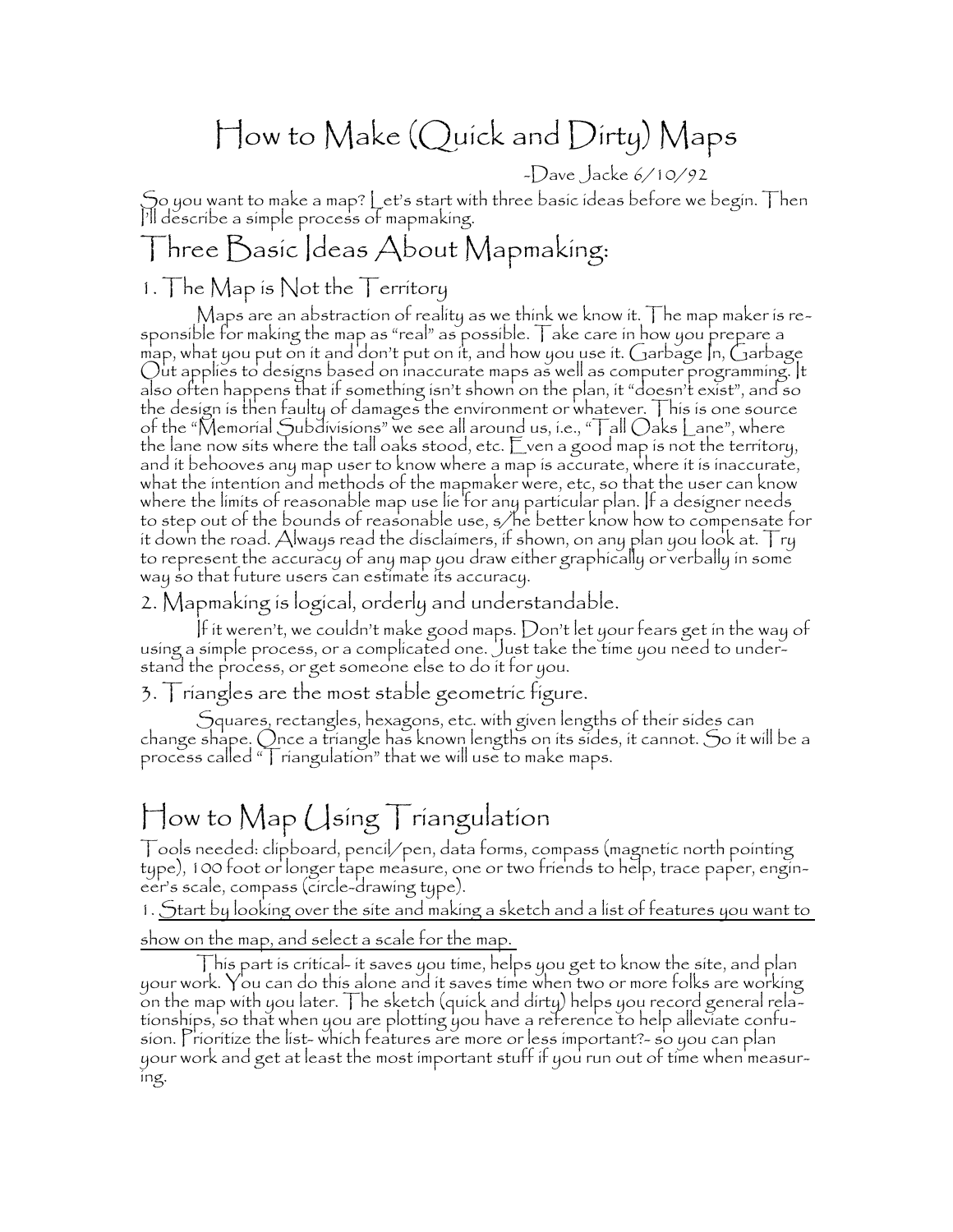Selecting a scale is easy. How big is your drawing table? How detailed will the design be? What size paper will you use? How big is the area to be mapped? 1"-10' is a good scale for detail design of a small area, say one acre or less (depending on shape). More general design is good at progressively larger scales as sites and design problems go up in scale, bit  $1" = 20' \& 1" = 50'$  are common, though hard to do anything in much detail on, particularly 1"=50'. Amazingly enough, drawing table and paper sizes often play a large role in determining the scale of design drawings. Pace the total dimension of the area you want to map, and determine how much paper you will need for different scales, consider the design you are doing, and then decide. I advocate for 1"=10' if at all possible. This means keep your design problem relatively small in area.

This method of mapmaking takes a fair amount of time in the field. Try to pick  $\overline{ }$ the points you are going to measure with an eye towards being able to pace and sketch in other features later. Of course, the areas most difficult to design or likely to undergo the most detailed design should be more accurately mapped than areas to be designed more generally or less intensively. There is always some guess work involved in this aspect, and this is why #2 below is important—so you can go back and add to your map easily.

#### 2.Pick two (2) known recoverable points within sight of each other and all or most of the site features you want to put on the map and describe and mark them well.

 $\bigcirc$ nce you have your list and have looked over the site, pick two points to start with. These should be "known and recoverable", within sight of each other and all other points, well-placed and a good distance apart. These are the "reference points" for the whole map, which means you will be measuring from these two points to every other feature you are going to put on the map. "Known and recoverable" means objects that are prominent, easily described and located in writing and on the ground, marked with flagging or paint if necessary, and unlikely to get moved or disturbed in the process of implementing the design you are working on for any reason. Big rocks, house corners, trees with a spike in them, telephone poles, etc. are examples.

Since these are reference points, they will be the basis for the whole map. You will be measuring between reference points and from both reference points to each and every other point you will put on the map using triangulation. This is why they need to be within sight of each other and every other point.

Well-placed means an orientation to the other points such that the angles from reference points to data points is more than 30 to 45 degrees (ideally). If the angles become too acute, accuracy drops off (trust me). Well-placed is also a function of distance between reference points and location of all other date points.

" $\bigwedge$  good distance apart" is a distance that allows for easy and accurate plotting at the scale at which you will be plotting. For 1"-10' scale, 100 feet apart is only 1" on the plan, so plotting becomes more difficult and less accurate.

Write a description of each reference point in your notes so someone ten years from now could go back to the site and find these points to update your map. his does actually happen, so it's not a useless exercise. Name one point  $BM$  i (benchmark 1) and the other  $BM2$ . Mark them in the field so that you can go back to them in 3-4 weeks and update your map, if need be.

3. Take a compass bearing and measurement between the two reference points. Make sure you get as accurate a compass bearing as you can, and note from which point it was taken, as this is the basis of map orientation to North (or South, if you prefer). The measurement is also critical, since it is the base leg of all other triangles you will create. Write the bearing and measurement at the top of the notes from the mapping process.